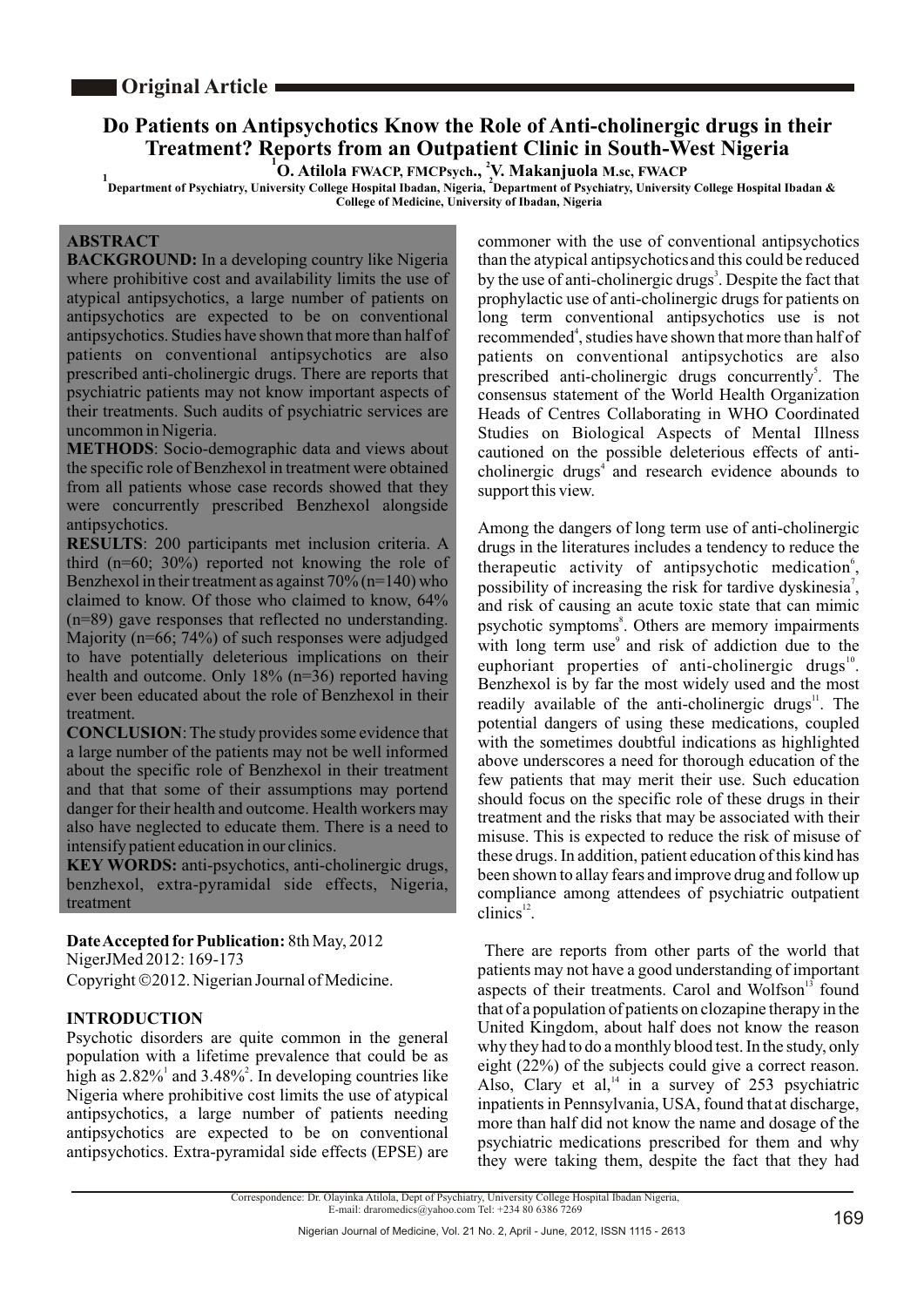received both group and individual medication instruction during hospitalization. Sixty-three percent of participants in the study felt that they had some understanding of why the medications were prescribed, while 37 percent said they did not know. Such audits of psychiatric services are uncommon in Nigeria. There is, therefore, an urgent need to begin to examine the understanding of Nigerian patients on key aspects of their treatments. This study aims to determine how informed, psychiatric outpatients are, about the role of anticholinergic drugs in their treatment and to enquire about the sources of such information.

### **MATERIALS AND METHODS**

#### **Setting**

The study was carried out at the psychiatric out-patient clinic of the University College Hospital, Ibadan, in the south-western part of Nigeria. This is one of the busiest psychiatric clinics in a university hospital in Nigeria. The study was carried out over a period of two months. Two psychiatric out-patient clinics were run each week, on Monday and Friday afternoons, making a total of 15 clinics during the study period.

#### **Participants**

Participants were attendees of the clinic aged between 18 65years, whose case records showed that they have been attending the clinic for at least 1 month and had been placed on benzhexol in addition to antipsychotic drugs. Patients who were too ill or too disturbed to comprehend or complete the interview were excluded. After complete description of the study to the participants, written informed consent was obtained. All case records used in the study were tagged to avoid multiple testing in subsequent clinics.

### **Procedures**

A clinician administered questionnaire structured to obtain socio-demographic data and the views of the subjects on the specific role of benzhexol in their treatments was designed by the authors. The key questions in the questionnaire were; "Do you know the role of benzhexol or this particular tablet in your treatment"? (Participants were shown a tablet of benzhexol to ensure comprehension). And "Has anybody educated you on the role of benzhexol or this particular tablet in your treatment"? The questionnaire was administered by resident doctors in English or Yoruba languages (depending on patient's choice) in a face-toface interview.

The responses of the participants to the question; "Do you know the role of benzhexol or this tablet in your treatment"? were tabulated and then grouped according to the correctness or otherwise as follows: Correct responses with evidence of thorough understanding; responses that showed partial understanding, incorrect responses but

without potential adverse implications on health or outcome of respondent, and incorrect responses that may have adverse implications on health and outcome of respondent.

Data entry and analysis was with the Statistical Package for Social Sciences (SPSS) version 15. Data was summarized using descriptive statistics, mainly frequencies. The Chi square test was used to explore relationships between level of education and correctness of responses to the first question. The level of significance was at a P value of  $\leq 0.05$ .

#### **RESULTS**

A total of 218 patients were on benzhexol during the study period out of which 200 met inclusion criteria. The remaining 18 subjects were adjudged to be too ill to cooperate or comprehend the interview. They were mostly males (n=109; 55%) and predominantly in the age range 25 44years (n=142;  $71\%$ ). A summary of the sociodemographic and clinical profile of respondents is as shown in table 1. After acknowledging that benzhexol was part of their current medications, about a third (n=60;

Table 1: Socio-demographic and clinical variables of respondents

| Variable                                      | Responders $n=200$ (100%) |  |  |
|-----------------------------------------------|---------------------------|--|--|
| Sex                                           |                           |  |  |
| Male                                          | 109(55)                   |  |  |
| Female                                        | 91 (45)                   |  |  |
| Age (years)                                   |                           |  |  |
| 18-24                                         | 17(8.5)                   |  |  |
| 25-34                                         | 92(46.0)                  |  |  |
| 35-44                                         | 50(23.5)                  |  |  |
| 45 and above                                  | 51 (22.0)                 |  |  |
| Marital status                                |                           |  |  |
| Single/never married                          | 112(56)                   |  |  |
| Married/co-habiting                           | 42(21)                    |  |  |
| Divorced/separated                            | 36(18)                    |  |  |
| Widowed/Widower                               | 10(5)                     |  |  |
| Educational Status (Highest completed)        |                           |  |  |
| No formal education                           | 14(7)                     |  |  |
| <b>Elementary School</b>                      | 42(21)                    |  |  |
| Secondary School                              | 64(32)                    |  |  |
| Tertiary (Non-university)                     | 50(25)                    |  |  |
| Tertiary (University)                         | 30(15)                    |  |  |
| How long have you been attending this clinic? |                           |  |  |
| $>1$ month $-<1$ year                         | 40(20.0)                  |  |  |
| $>1$ year - $<$ 5 years                       | 69(34.5)                  |  |  |
| $>5$ years - $<$ 10 years                     | 30(15.0)                  |  |  |
| $>10$ years                                   | 61(30.5)                  |  |  |
|                                               |                           |  |  |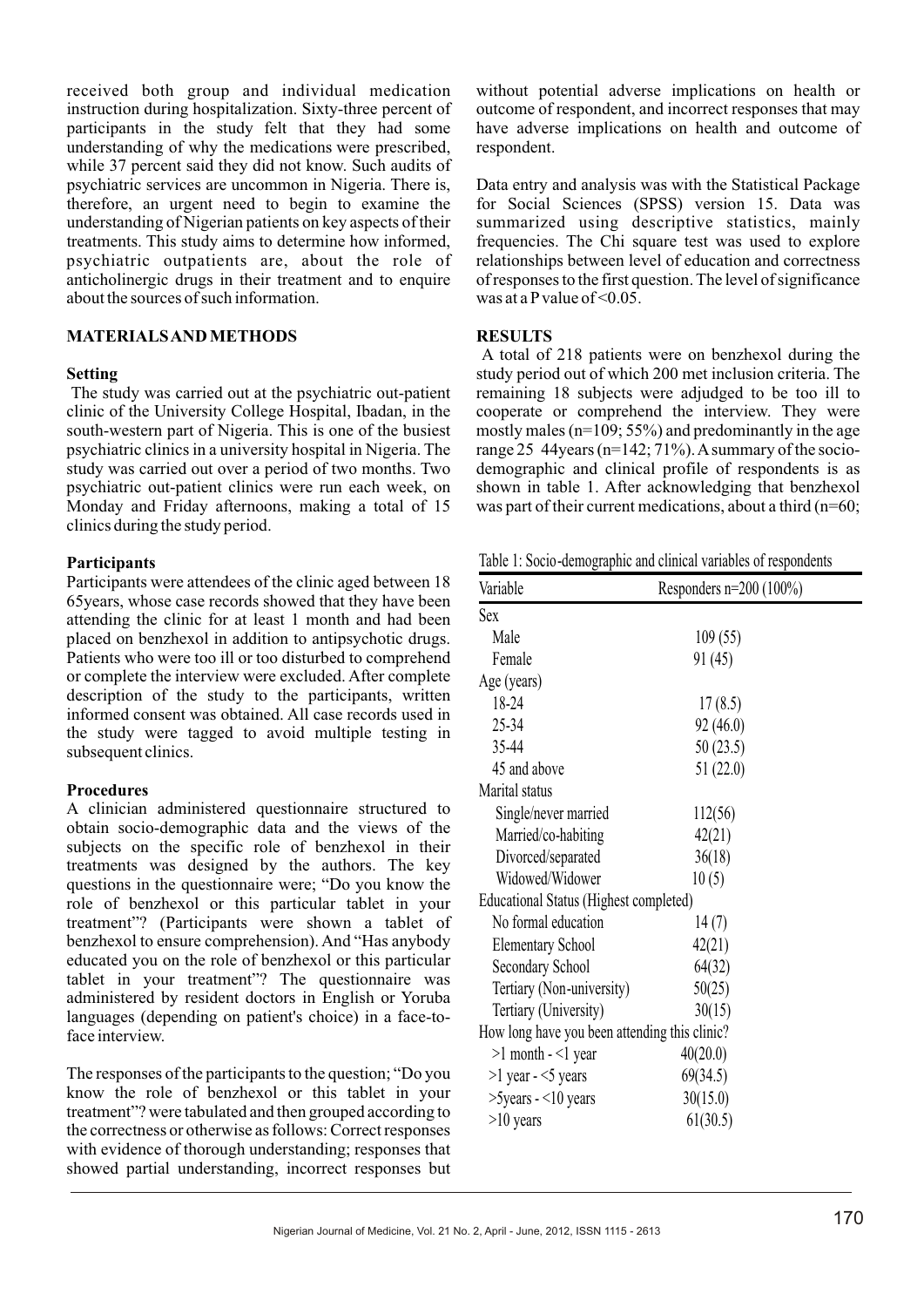30%) reported not knowing its specific role in their treatment. Of those who claimed to know (n=140; 70%), about 64% (n=89) gave responses that reflected no understanding. Majority ( $n=66$ ; 74%) of such responses were adjudged to have potentially deleterious implications on respondent's health and outcome. A

summary and categorization of the responses are as shown in Table 2. There was no statistically significant association between educational status and knowledge of the role of benzhexol in patients' treatment ( $p= 0.087$ ). Only 18% (n=36) reported having ever been educated about the role of benzhexol in their treatment. The main

| Response variable |                                                                       |         | $n$ (%)  |  |
|-------------------|-----------------------------------------------------------------------|---------|----------|--|
| No, I dont        |                                                                       |         | 60(30)   |  |
| Yes, I know       |                                                                       |         | 140(70)  |  |
|                   | Correct responses that shows evidence of good understanding           |         | 22(11.0) |  |
|                   | It prevents reactions to the other drugs                              | $n=11$  |          |  |
|                   | It minimizes the side effects of the main drugs                       | $n=11$  |          |  |
|                   | Probably correct responses that shows evidence of partial             |         |          |  |
| understanding     |                                                                       |         | 29(14.5) |  |
|                   | It prevents tongue twisting                                           | $n=10$  |          |  |
|                   | To relieve stiffness of body                                          | $n=5$   |          |  |
|                   | To reduce excessive salivation                                        | $n=4$   |          |  |
|                   | To treat tongue twisting                                              | $n=4$   |          |  |
|                   | It adjusts the eye and neck muscles                                   | $n=3$   |          |  |
|                   | I know I cant use stellazine without it                               | $n=2$   |          |  |
|                   | It corrects blurring of vision                                        | $n=1$   |          |  |
|                   | Incorrect responses that may have potential deleterious effect on     |         |          |  |
|                   | responders health and outcome                                         |         | 66(33.0) |  |
|                   | It is for the treatment of mental illness                             | $n=26$  |          |  |
|                   | It is for a better sleep                                              | $n=15$  |          |  |
|                   | For better strength and agility                                       | $n=13$  |          |  |
|                   | To cool the brain and nerves                                          | $n=12$  |          |  |
|                   | Incorrect responses that may not have potential deleterious effect on |         |          |  |
|                   | responders health and outcome                                         |         | 23(11.5) |  |
|                   | For general wellbeing                                                 | $n=8$   |          |  |
|                   | It has to do with the brain                                           | $n=7$   |          |  |
|                   | It is working well                                                    | $n=3$   |          |  |
|                   | It reduces body weakness                                              | $n=2$   |          |  |
|                   | It has no use                                                         | $n=2$   |          |  |
|                   | It prevents convulsive discharge                                      | $n = 1$ |          |  |

Table 2: Responses to the question: Do you know the role of benzhexol (or this tablet) in your treatment?

source of patients' education reported were the doctors (n= 160; 80%) while the rest were from Nurses, Pharmacists, Medical students and family members in an approximately equal proportion of about  $5\%$  each (n=11;  $5.5\%$ , n=9;  $4.5\%$ ; n=10;  $5.0\%$ ; n=10;  $5\%$  respectively.)

### **DISCUSSION**

Other than establishing that most patients do not know the specific role of benzhexol in their treatment, this study exposes the dangers of their assumptions. The view held by about  $13\%$  (n=26) of the respondents that benzhexol is actually for the treatment of mental illness is worrisome as some patients may wrongly increase the dose of their anti-cholinergic drugs instead of the antipsychotics when they are experiencing signs of imminent relapse. This is more so in view of the euphoric feelings known to be associated with higher doses of anticholinergic drugs<sup>10</sup>. This may provide a false sense of wellbeing which may delay presentation in the hospital. Furthermore, anti-cholinergic drugs are known to be

capable of reducing the therapeutic activity of antipsychotic medications<sup>6</sup> and as such may start a vicious cycle that will end in early relapse if patients hold the notion that anti-cholinergic drugs can actually treat their psychotic symptoms. Moreover, in the personal experiences of the authors, majority of patients with relapsed psychotic illness often insist and provide evidence that they have been regular on "my medications". The findings of this study, therefore, calls for proper scrutiny in such situations to determine what exactly constitutes ''my medications". Also, the finding that more than 7% (n=15) of respondents felt benzhexol was for a better sleep is rather paradoxical in view of the fact that poor sleep and agitation are common side effects of benzhexol<sup>15</sup>. The implication of this is that a patient who is experiencing poor sleep as a warning sign of imminent relapse of psychosis but who holds the notion that benzhexol aids sleep may have to take increasingly large doses with the hope of achieving desired results. At large doses, benzhexol may cause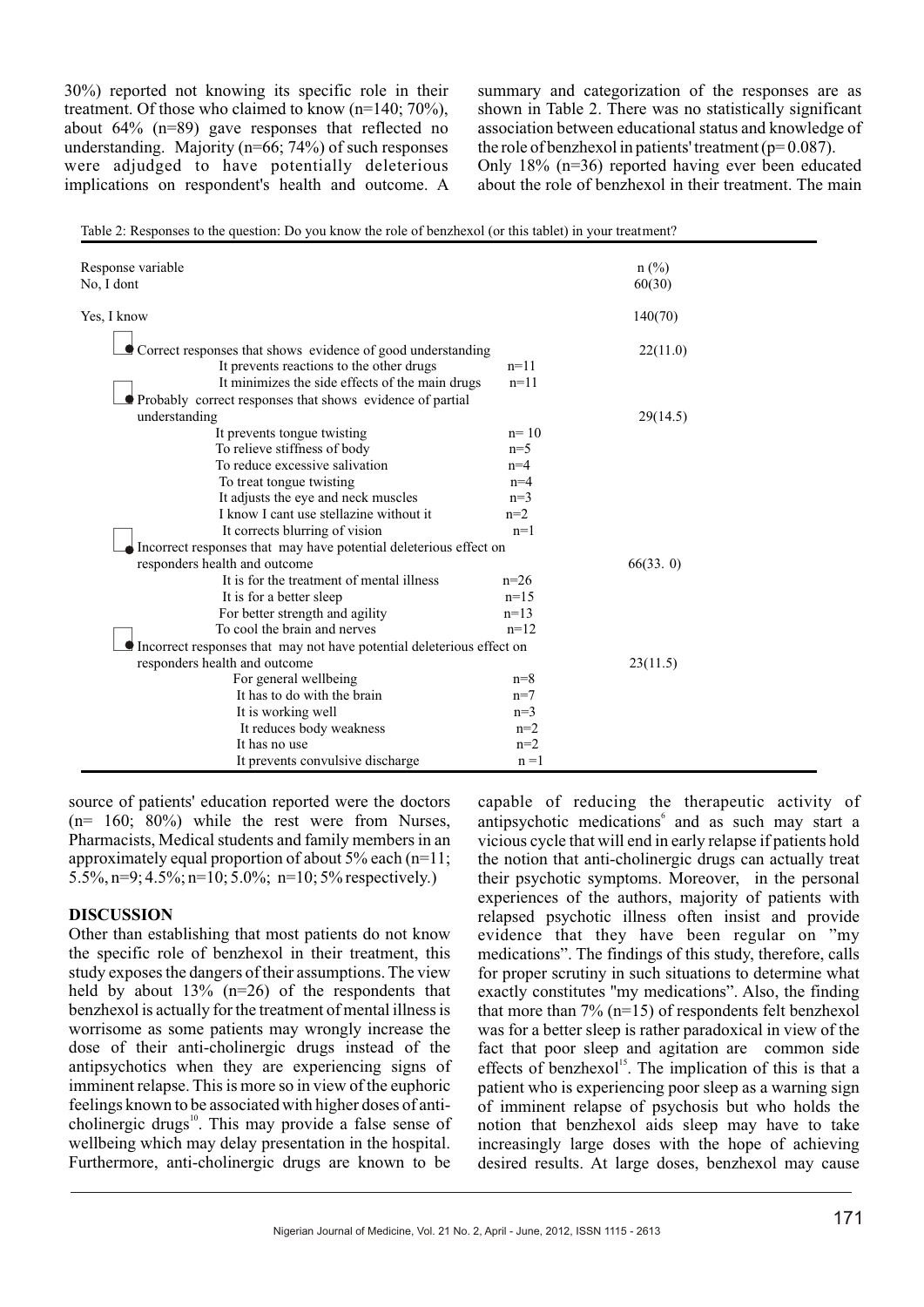delirium, acute psychosis or death $s<sub>16</sub>$ . In a country like Nigeria where there is widespread economic, social and logistical barriers to seeking mental healthcare and advice; a lot of patients do have to take initial decisions about their treatments until when and if they are able to see their healthcare provider. This is why the points noted earlier about incorrect notions held by patients in this study become more compelling.

To make matters worse, the control of prescription drugs in Nigeria is inadequate. 'Prescription-only' drugs like benzhexol can be procured 'over-the-counter' from 'Patent Medicine Dealers' who takes the advantage of the scarcity of trained personnel and poor drug control in the country to sell prescription drugs without adequate education to patients  $17,18$ . As could be inferred from this study, almost 15% of outpatients on benzhexol may have been addicted already if such responses like benzhexol "is for better strength and agility" and "is to cool the brain and nerves" can be regarded as indicators that these respondents are deriving pleasure in its use. The abuse potential of benzhexol is well documented in the literatures $10,15$  and having unbridled access to the medication without having a good understanding of its role in treatment sets the stage for abuse. Equally contributing to the risk of abuse of benzhexol is the finding in this study that more than half of the respondents admitted to having been on benzhexol for more than a year. Such finding may reflect that the continued need for the anti-cholinergic drug is not being reviewed despite the knowledge that anti-cholinergic drugs can be safely tapered off over few weeks or months<sup>3</sup> irrespective of the initial indication.

Only a paltry 18% of respondents claimed to have ever been educated on the role of benzhexol in their treatment. This may not be surprising as poor organization of outpatient psychiatric services such that most of the clinic time is spent on filling out prescription forms with little or no time left for patient counseling or education has been reported in the setting of this study<sup>19</sup>. The source of patient education in the present study is largely from the doctors. This underscores a need to further develop the team-work approach to patient care to ensure a wider scope of service delivery in our clinics by involving other members of the health team in patient management.

This kind of audit of services, to the best of the knowledge of the authors, is not common in Nigeria and the qualitative nature of data collection ensures that the information obtained is not influenced by suggestion. However, the findings of this study should be interpreted within the limitations of a rather small sample size. Also, not using a standardized method to determine the severity of illness for exclusion may have resulted in inadvertent inclusion of patients who may not have comprehended the interview well. Recall bias is another limitation and it is possible that a patient may have forgotten information given to them at the beginning of their therapy when they may still be actively ill.

## **CONCLUSIONS**

In spite of its significant limitations, this study still provide some evidence that a large number of patients may not be well informed about the specific role of benzhexol in their treatment and that some of their assumptions may portend danger for their health and outcome. Health workers may need to intensify on interdisciplinary collaborations on patient-education aspects of out-patient services.

## **REFERENCES**

- 1. Perälä J, Suvisaari J, Saarni S, et al. Lifetime Prevalence of Psychotic and Bipolar I Disorders in a General Population. *Arch Gen Psychiatry* 2007; 64(1):19-28.
- 2. Bogren M, Mattisson C, Isberg P, et al. How common are psychotic and bipolar disorders? A 50-year follow-up of the Lundby population. Nordic Journal of Psychiatry 2009; 4 (63): 336- 346.
- 3. Hales R, Yudofsky S and Gabbard G (Eds.). The American Psychiatric publishing textbook of psychiatry; 5th Edition. American Psychiatric Publishing Inc. Pg. 1088-1089. 2008
- 4. World Health Organization Heads of Centers Collaborating in WHO Coordinated Studies on Biological Aspects of Mental Illness Prophylactic use of Anti-cholinergics in Patients on Long-term Neuroleptic Treatment. A consensus statement. BJP1990; 156: 412.
- 5. Michel K and Kolakowska T. A survey of prescribing psychotropic drugs in two psychiatric hospitals. BJP 1981; 138:217-21.
- 6. Bamkah J, Kumar V, Krska J et al. Interactions between procyclidine and neuroleptlc drugs. Some pharmacological and clinical aspects. BJP 1986; *149: 726-733.*
- 7. Barnes Tand Philips M. Antipsychotic induced extra-pyramidal symptoms. Role of anticholinergic drugs in treatment. CNS Drugs 1996; 6: 315-330.
- 8. Johnson A, Hollister L and Bercer P The anticholinergic intoxication syndrome: diagnosis and treatment. J Clin Psychtr 1986; 42: 313-317.
- 9. Calev A. Anti-cholinergic drugs and memory. BJP1984; *143: 422-423.*
- 10. Marken P, Stoner S and Bunker M: Anticholinergic drug abuse and misuse. CNS Drugs 1996; 5: 190-199.
- 11. Pullen G, Best N, Maguire j. Anti-cholinergic drug abuse: a common problem? Brit Med